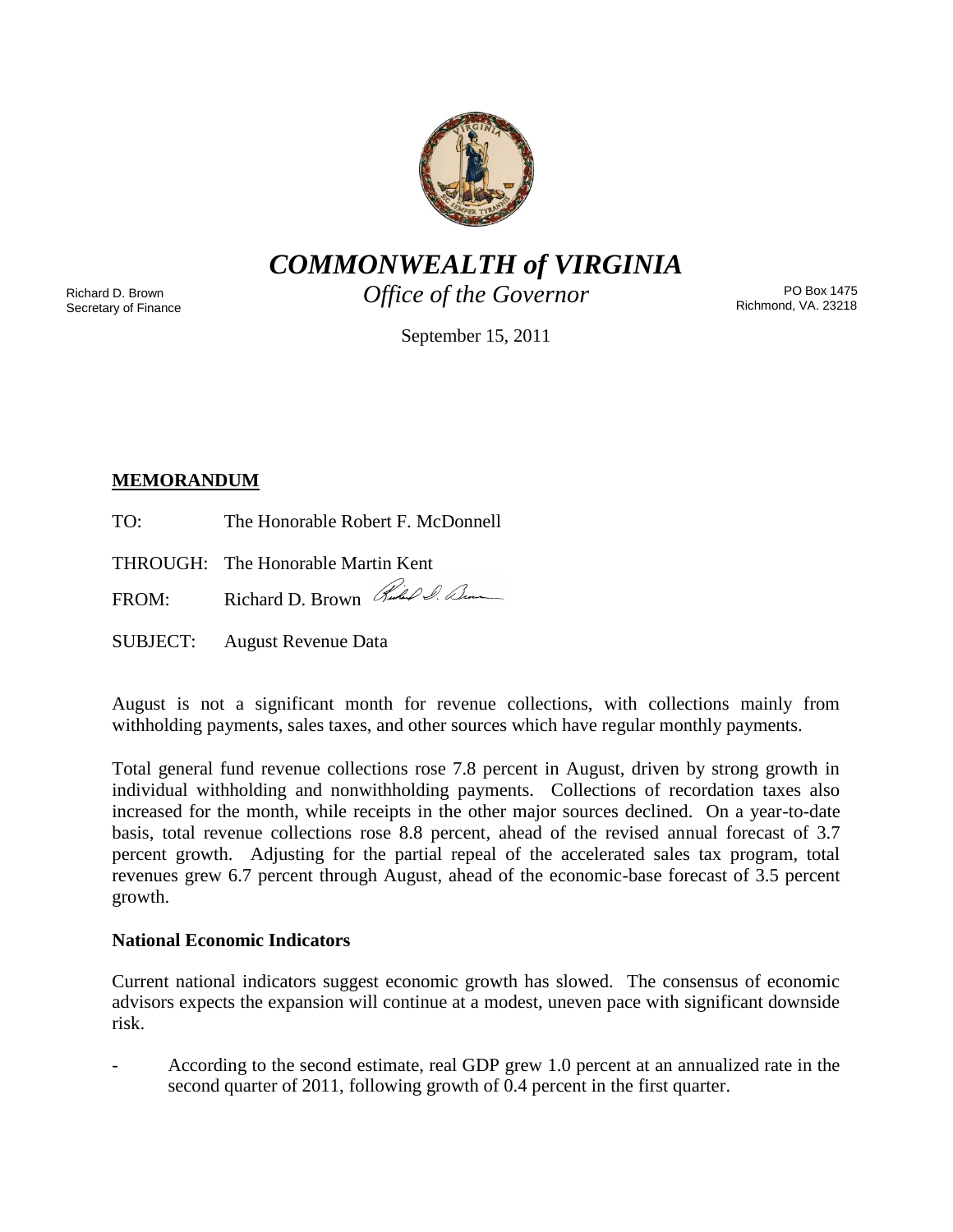- The labor market stalled in August. Payroll employment added no jobs in August, as meager gains in the private sector were offset by cuts in government jobs. In addition, the prior two months were revised down by a combined 58,000 jobs. In a separate report, the unemployment rate remained flat at 9.1 percent in August.
- Initial claims for unemployment increased by 2,000 to 414,000 during the week ending September 3, while the four-week moving average rose from 411,000 to 415,000. The rise in claims is consistent with a stagnant labor market.
- The Conference Board's index of leading indicators rose 0.5 percent in July, its third consecutive monthly increase. Six of the ten components of the index rose in July, with an increase in the money supply driving the gain. The rise in the index suggests the economy should continue to modestly expand.
- The Conference Board's index of consumer confidence dropped sharply from 59.2 to 44.5 in August. Both components contributed to the decrease, although the expectations component drove the decline. The index is at its lowest level since April 2009.
- The manufacturing sector further slowed in August as the Institute of Supply Management index slightly fell from 50.9 to 50.6. The index had remained above 60 for four consecutive months early in the year, but has been slowly declining since May. A reading above 50 indicates that manufacturing activity is expanding, but the drop in the index suggests the rate of growth has further slowed.
- Inflation remains contained. The CPI increased 0.5 percent in July from the previous month and stands 3.6 percent above July of last year. Core inflation (excluding food and energy prices) rose 0.2 percent in July, and has increased 1.8 percent from July 2010.

## **Virginia Economy**

In Virginia, the modest pace of job growth earlier in the year has slowed. In July, payroll employment rose 0.1 percent from July of last year. Northern Virginia posted growth of 0.1 percent, Hampton Roads fell 0.1 percent, and Richmond-Petersburg fell 1.7 percent. The unemployment rate in the Commonwealth fell from 6.3 percent to 6.2 percent in July, and is 0.7 percentage point below July 2010.

The Virginia Leading Index fell 0.3 percent in July, following a 0.4 percent decline in June. Building permits and the U.S. leading index rose in July, while future employment, auto registrations, and initial unemployment claims contributed negatively to the index. The Leading Index rose in July in Lynchburg, Charlottesville, and Bristol and was flat for Harrisonburg. The remaining seven metro areas showed declines.

## **August Revenue Collections**

Total general fund revenue collections rose 7.8 percent in August, driven by strong growth in individual withholding payments. On a year-to-date basis, total revenue collections rose 8.8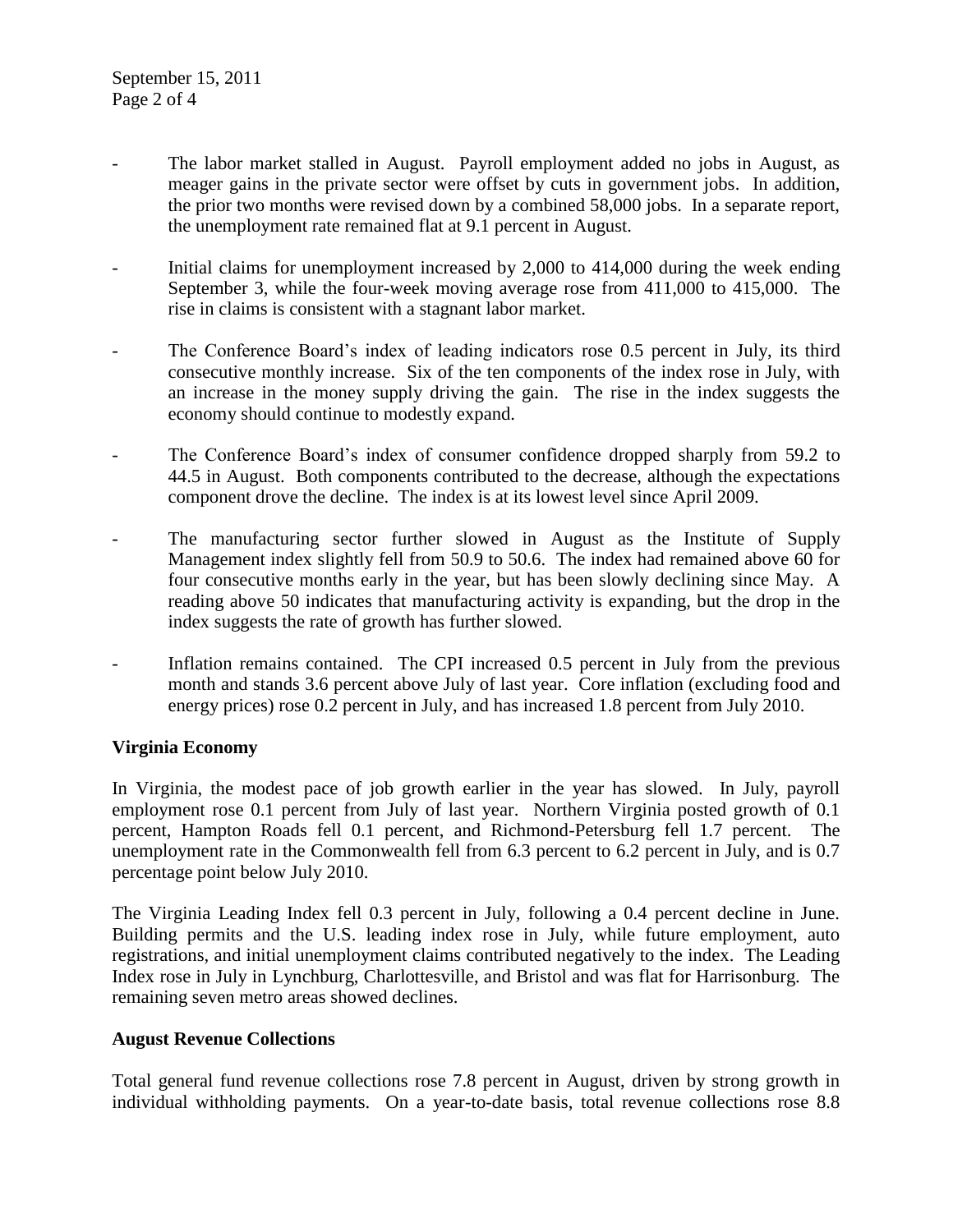September 15, 2011 Page 3 of 4

percent, ahead of the revised annual forecast of 3.7 percent growth. Adjusting for the partial repeal of the accelerated sales tax program, total revenues grew 6.7 percent through August, ahead of the economic-base forecast of 3.5 percent growth.

*Net Individual Income Tax (66% of general fund revenues)*: Through the first two months of the fiscal year, collections of net individual income tax rose 9.8 percent from the same period last year, ahead of the annual estimate of 3.9 percent growth. Performance in each component of individual income tax is as follows:

*Individual Income Tax Withholding (64% of general fund revenues)*: With an extra deposit day compared with August of last year, collections of payroll withholding taxes grew 13.3 percent in August. Year-to-date, withholding collections grew 8.1 percent compared with the same period last year, ahead of the projected annual growth rate of 3.4 percent.

*Individual Income Tax Nonwithholding (14% of general fund revenues)*: August is not a significant month for nonwithholding collections since the first estimated payment in fiscal year 2012 is due in September.

Through the first two months of fiscal year, collections were \$79.7 million compared with \$64.2 million in the same period last year, rising 24.0 percent and ahead of the annual estimate of 2.1percent growth.

*Individual Income Tax Refunds*: Through August, TAX issued \$71.2 million in refunds compared with \$78.8 million last year, a 9.5 percent decline, compared with the revised annual estimate of a 0.9 percent decline.

*Sales Tax (20% of general fund revenues)*: Collections of sales and use taxes, reflecting July sales, fell 4.4 percent in August. On a year-to-date basis, collections have risen 8.4 percent, compared with the annual estimate of 3.4 percent growth. The strong year-to-date growth is due to the partial repeal of the accelerated sales tax program, which ended the participation of a number of small dealers. Adjusting for this, sales tax collections have grown by 0.1 percent year-to-date, lagging the economic-base forecast of 2.5 percent.

*Corporate Income Tax (5% of general fund revenues)*: As with nonwithholding, August is not typically a significant month in corporate income tax collections, since the first estimated payment for the fiscal year is due in September. Through August, collections of corporate income tax were \$2.8 million, compared with \$8.4 million in the same period last year.

*Wills, Suits, Deeds, Contracts (2% of general fund revenues)*: Collections of wills, suits, deeds, and contracts – mainly recordation tax collections – rose 3.4 percent in August. On a year-todate basis, collections are up 2.6 percent, behind the annual forecast of 3.3 percent growth.